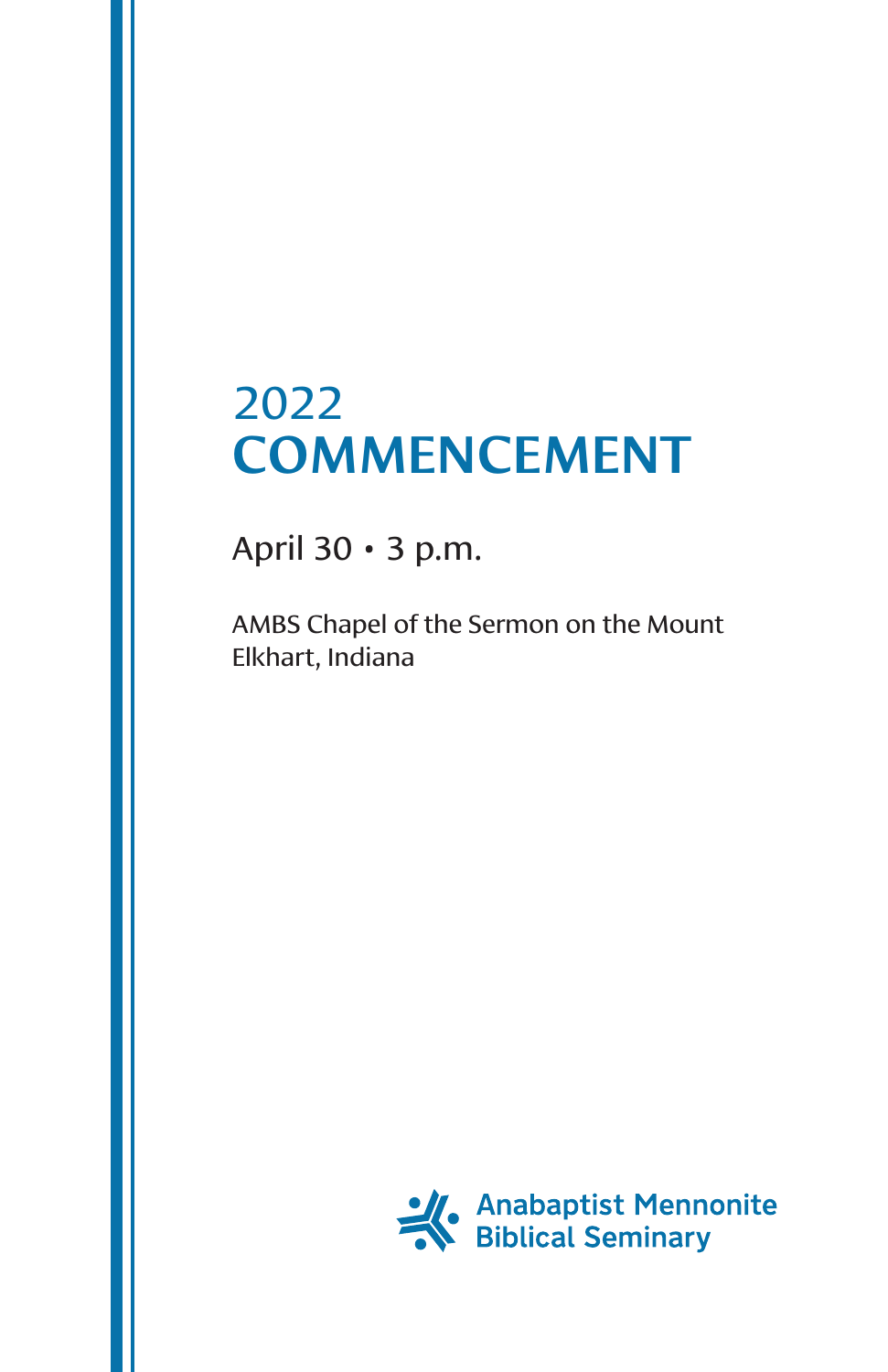## COMMENCEMENT PROGRAM

| <b>Prelude</b>                                                  |                             |
|-----------------------------------------------------------------|-----------------------------|
| Holy God, We Praise Your Name                                   | Robert Hobby                |
| How Clear is Our Vocation                                       |                             |
| How Firm a Foundation                                           | Gilbert Martin              |
| Built on the Rock                                               |                             |
| All My Hope on God is Founded                                   | Michael Burkhardt           |
| <b>Processional</b>                                             |                             |
| Lord, You Give the Great Commission                             | Paul Manz                   |
| » Call to Worship and Invocation<br>David Boshart, President    |                             |
| » Hymn                                                          |                             |
| "Summoned by the God Who Made Us"                               | <i>Voices Together</i> , #1 |
| <b>Scripture Reading</b><br>Exodus 4:1-17                       |                             |
| <b>Introduction of Speaker</b><br>Andios Santoso, Class of 2022 |                             |
| <b>Address</b>                                                  |                             |

"An Unexpected Leader" César García, General Secretary of Mennonite World Conference

Special Music: Faculty Ensemble "Holy Presence, Holy Teacher" Shirley Murray, text C. Hubert H. Parry, tune

Presentation of 2022 Candidates Beverly Lapp, Vice President and Academic Dean

Conferring of Degrees David Boshart

Distribution of Diplomas and Certificates Beverly Lapp

#### Charge to the Graduates

Leah Thomas, Assistant Professor of Pastoral Care and Director of Contextual Education

» *Where indicated, please stand — in body or in spirit.*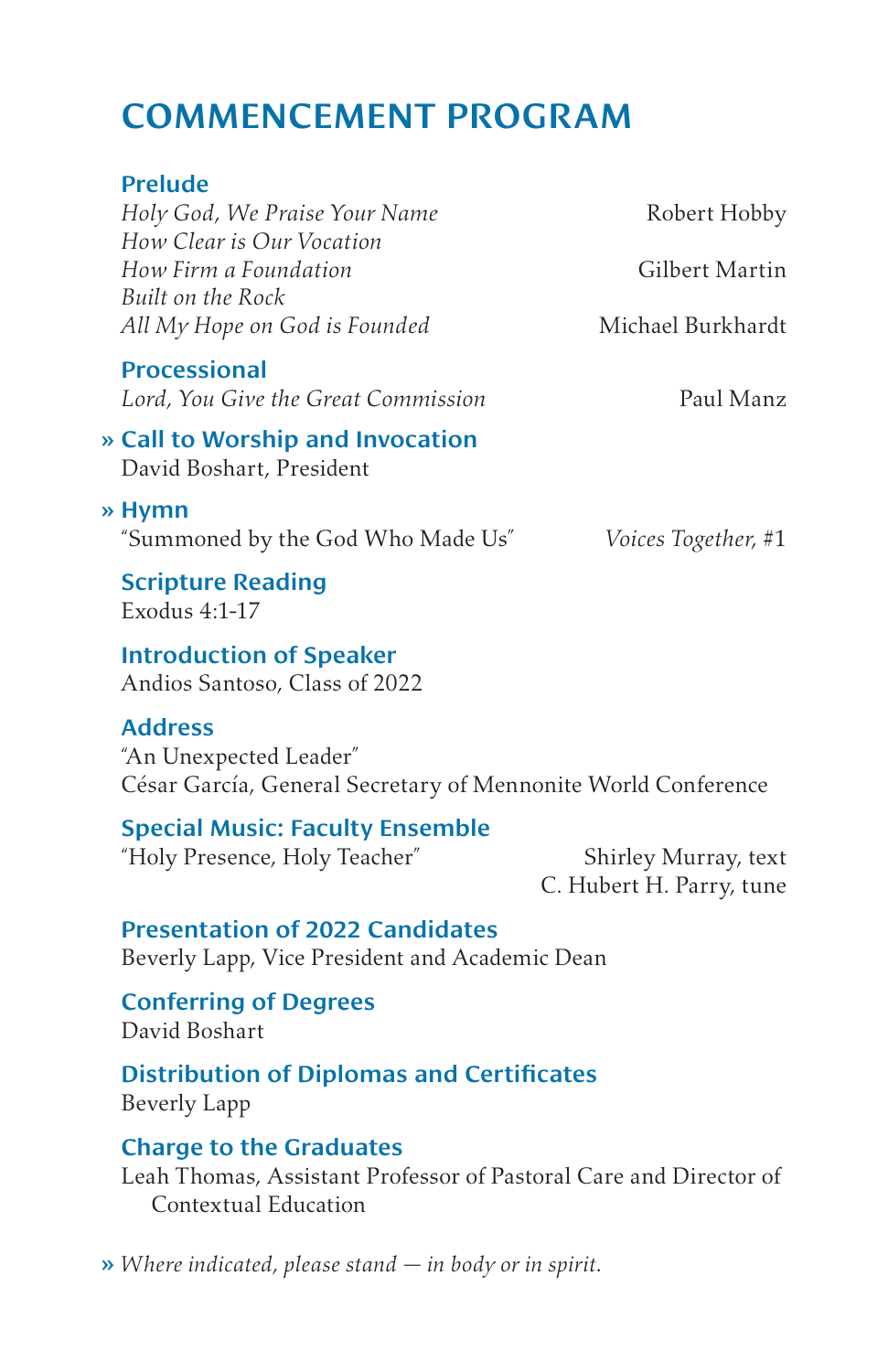### Prayer of Blessing Drew Strait, Assistant Professor of New Testament and Christian Origins » Hymn "Move in Our Midst" *Voices Together,* #827 » Benediction David Boshart » Recessional *I Leave All Things to God's Direction* J.S. Bach Postlude *Now Thank We All Our God* Siegfried Karg-Elert

*A reception will follow the service in the Waltner Hall Lounge.*

*We request that guests do not use flash photography before the distribution of diplomas and certificates.*

### With appreciation

Organist: Shirley Sprunger King Songleader: Kristen Swartley, Class of 2022 Scripture readers: Sarah Miller (English) and Hailu Wondafrash (Amharic), Class of 2022 Technical director: Brent Graber Caterer: Linda Metzler Marketing and Communications Team: Annette Brill Bergstresser, Rachel Fonseca, Ben Parker Sutter, Melissa Troyer (director) Graduation Planning Committee: Brent Graber, Scott Janzen, Janeen Bertsche Johnson, Beverly Lapp (chair), Karen Stoltzfus, Melissa Troyer

Graduates receive small brass bells that are replicas of the bell that rings on the seminary campus. That bell originally hung in the tower of the Wadsworth (Ohio) Institute, the first Mennonite institution of higher learning in North America, which prepared pastors and teachers for the church. AMBS inherited that bell in 2002. The bells are crafted by friends of the seminary, Ervin and Erma Steinmann, and Riverside Brass of New Hamburg, Ontario.

### Graduates' Response